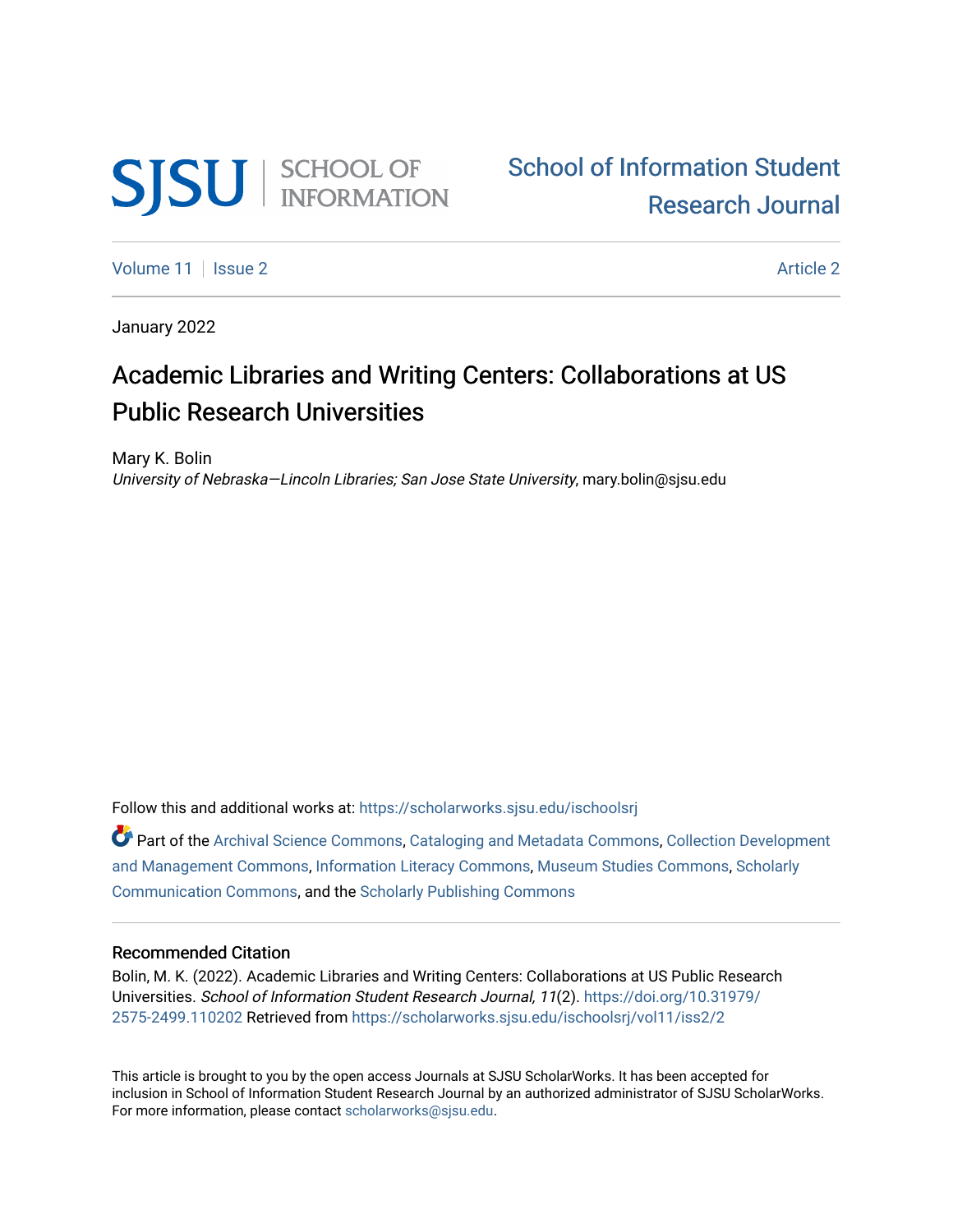# Academic Libraries and Writing Centers: Collaborations at US Public Research **Universities**

# **Abstract**

The websites of 71 US research universities were the source of data on the relationship of academic libraries and campus writing centers, which provide support for developing written communication skills. All 71 institutions have writing centers, generally administered by the academic success operation, the English department, or a college such as arts and sciences. Just under half (n=35) of the institutions have a writing center located in the library. In 16 of those institutions, the library is the only location of the writing center. The general issues of academic success and "library as place," as well as the space that was gained by weeding and storage of print collections, has led to this and other opportunities for collaboration between academic libraries and other campus units, part of the ongoing transformation of library organizations and their programs and services.

# Keywords

academic libraries, writing centers, information literacy, public research universities

# About Author

Dr. Mary K. Bolin is a full-time Lecturer in the SJSU School of Information and an Emerius Professor in the University Libraries at the University of Nebraska—Lincoln, where she served as Chair of the Technical Services Department and as a Catalog and Metadata Librarian. She is an Emeritus Fellow of the Center for Digital Research in the Humanities. She completed her PhD in Education in 2007. Dr. Bolin is one of the founding editors of the peer-reviewed electronic journal Library Philosophy and Practice. Before returning to her home state of Nebraska in 2004, she spent 17 years as a faculty member in the library at the University of Idaho.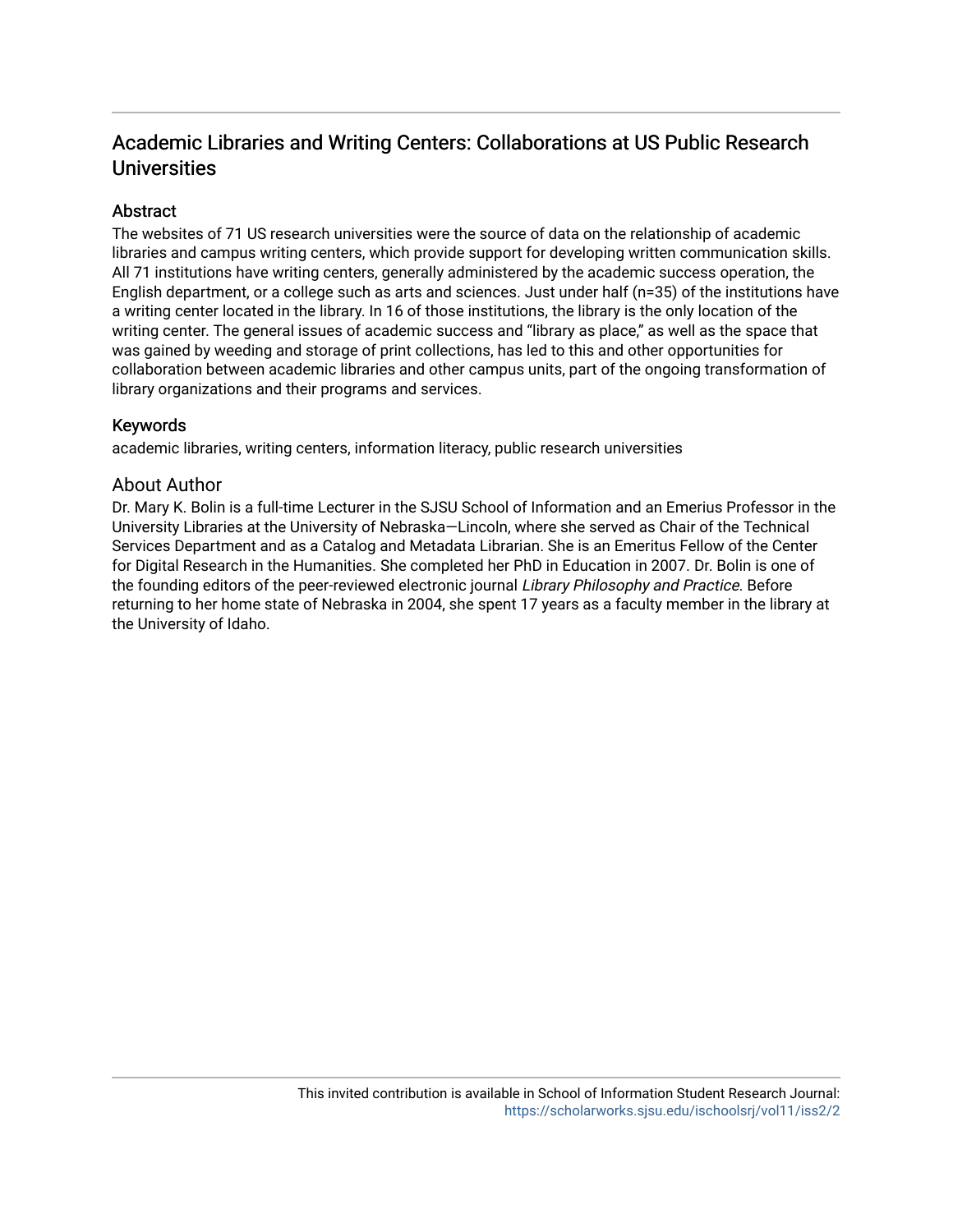In the past 15-20 years, academic libraries have explored both collaborations with other campus units and the idea of "library as place." After several years of declining gate counts, the replacement of print with electronic resources, and the rise of remote services such as chat reference and Ask Us, libraries began to think once again about the functions of the library as a place to gather for study, leisure, discussion, and collaboration. The reduction of print collections created new spaces, and many libraries explored the concept of an "information commons" that included services and offices of units outside the library, such as IT support. This same period has seen the flourishing of student and academic success services, part of an institutional effort to strengthen undergraduate education, revamp core curricula, create support for first generation students, and bring together support for writing, research skills, time management, planning, and so on.

One common and fruitful partnership has been that of the library and the writing center. Writing is a fundamental skill that is critical to academic success. The need for students to write well is an interdisciplinary concern and one that is shared with the library, whose information literacy mission can be seen as including some aspects of writing, e.g., citation, use of research sources, and avoiding plagiarism. Writing centers are widespread on campuses and may be administratively housed in the English Department, student success services, a college such as arts and sciences, or other areas. Those administrative units have developed partnerships with academic libraries to create spaces where faculty or student writing tutors can meet with students to help with research papers and with writing skills in general. In the past two decades, writing centers thus began to be located in library buildings, either as their main or only location or as a satellite. This collaboration is a good match for the library's mission in areas such as information seeking, information literacy, and reducing academic dishonesty. Basic information literacy instruction by librarians has often been targeted at freshman composition courses and is frequently organized in collaboration with the English department. Furthermore, the library's long opening hours and general accessibility are other reasons that this partnership has been successful.

In the time since this collaboration began to be common, has it persisted or declined? Data was gathered from a group of seventy US public research institutions. University websites were the source of information on whether the university has a writing center, where its administrative home is, whether there is a library location, and whether the center also offers online appointments. The results showed that just under half (35) of the 71 institutions had a library writing center location, and 16 of those had the library as the only location. This shows the persistence of the trend and the potential for further collaboration.

The Covid-19 pandemic caused most institutions to switch to mostly or entirely online services, but institutions are switching back to in-person services, and all or most will probably offer in-person services (probably in addition to virtual appointments) at some point in the near future. The data on location is presented without regard to whether institutions are presently offering in-person service.

#### **Academic Success**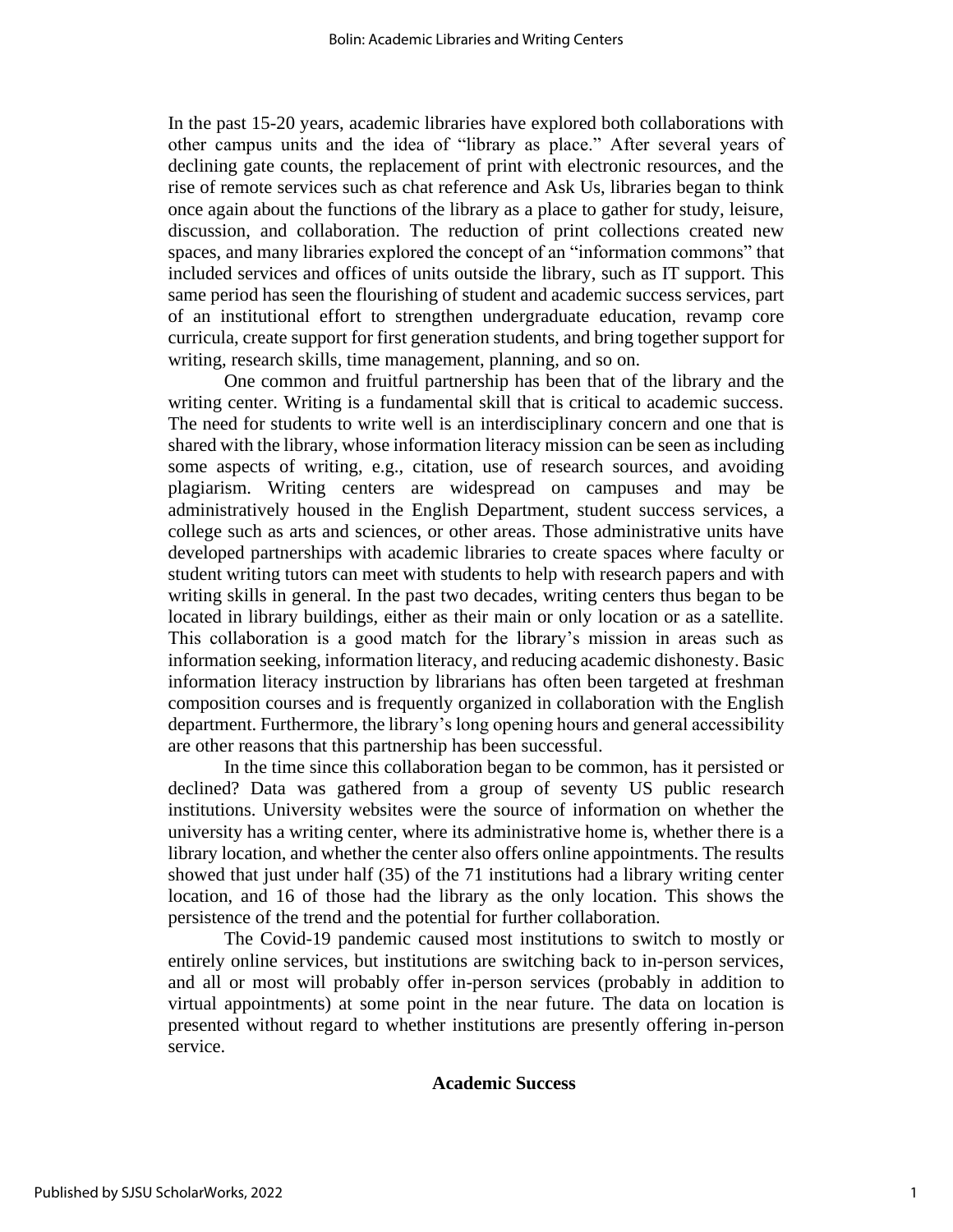In the 1990s, colleges and universities faced pressure to re-evaluate the role of teaching, to give greater value to teaching skill, and to become more "studentcentered." This included recognizing and accommodating multiple learning styles and reassessing the roles and relationships of students and teachers. Universities began to use the phrase "teaching and learning" to describe the activities of faculty and students in the classroom and other learning environments. This led many institutions to establish campus teaching enhancement units that provided support to faculty in their efforts to become better teachers. McDaniel, James, and Davis (2000) describe this process at one state university, where faculty and administrators, "analyzed retention … evaluated physical space ... and evaluated student services." The university then created "a single student services center" that combined "Academic Support, Career Development, Student Counseling, and Freshman Year Experience and Students in Transition."

Along with the effort to improve teaching and rethink faculty-student relationships came the recognition that students were often unprepared to meet the demands of higher education curricula. That led to the redesign of core curricula, with the revamped curricula emphasizing broadly-applicable skills such as writing and other forms of communication. It also led to more prominence for student services offices, and sometimes an administrative realignment to bring student services together with academic affairs.

Student services operations began to create academic success centers, sometimes called student success centers. Those centers offered services and instruction on study skills, curriculum planning, academic writing, time management, and other skills that would lead to success for students. Writing centers predate academic success centers. They represent the most basic element of academic success that cuts across disciplines. The writing center has become a widespread feature of academic success operations, but it can also be seen as a model for the tutoring, individualized instruction, and collaboration among disciplines that are characteristic of academic success efforts. The library also practices tutoring, one-on-one instruction, and an interdisciplinary approach, which creates affinities between libraries and writing centers, and makes the library, and information literacy, foundational for academic success.

# **Library as Place**

The discussion of "library as place" arose in the early 2000s as a response to declining gate counts and the growing reliance on networked electronic resources that could be accessed remotely. The use of print collections declined sharply, and academic libraries also felt pressure, like other academic units, to become more evidence-based and data-driven and to create assessment measures that would help shape user-centered library programs and services. The assessment of the print collection and its use (or lack thereof) led many libraries to consider aggressive weeding or storage of little-used material and the repurposing of the space that had been taken up by those print holdings. MacWhinnie (2003) describes the creation of an information commons as a means of combining access to "information resources, technology, and research assistance." Nitecki (2011) proposes a model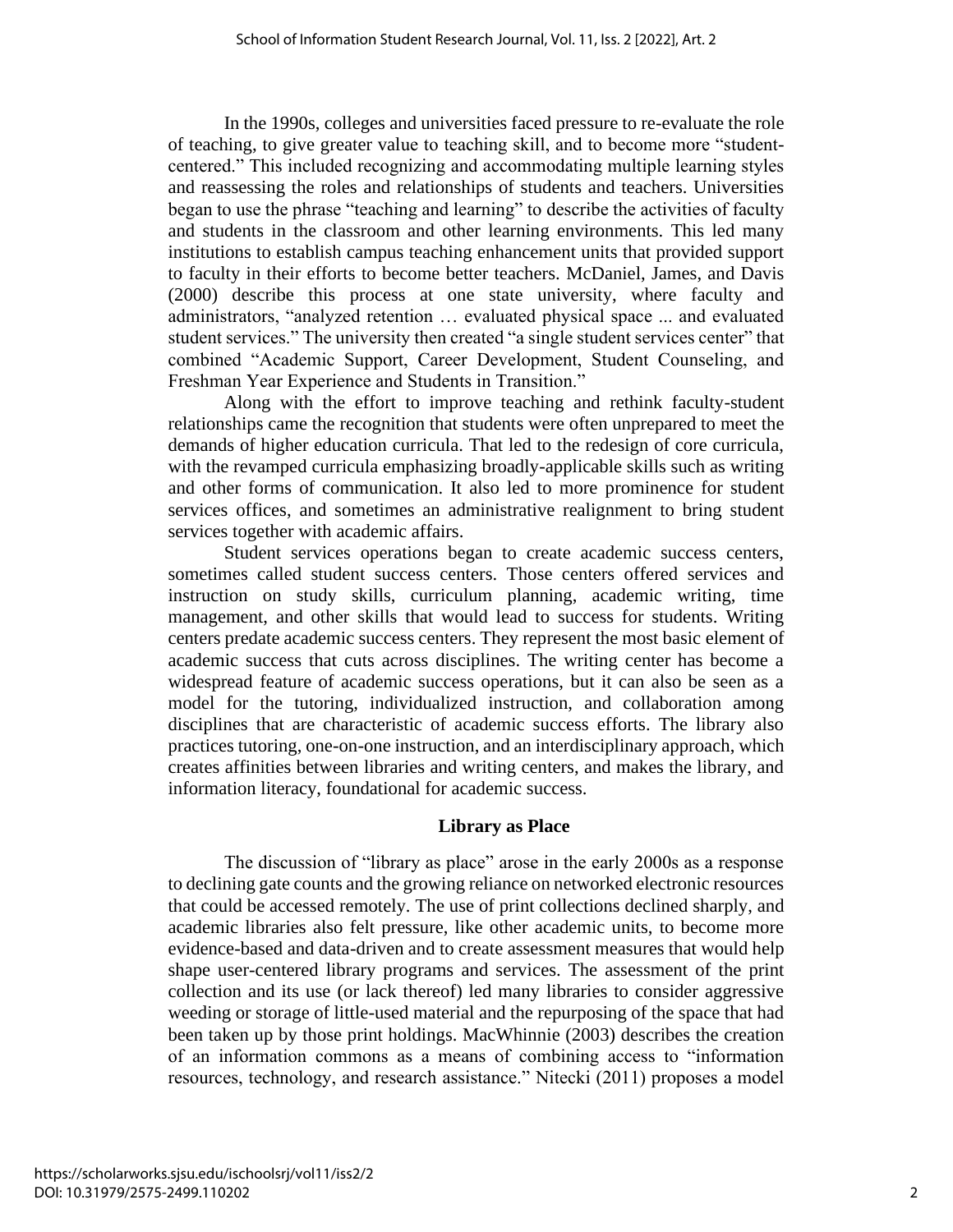for assessing library space, emphasizing the importance of, "aligning library space with the role of the library."

Space has always been at a premium in academic libraries, but just as the removal of card catalog cabinets made way for things like computer labs, the removal of print collections made way for collaborative space for students and for services that are not traditionally thought of as library services. The removal of print, however, is and was not without resistance and angst. Some librarians had a (print) collection-focused view of library services and viewed the removal of print as the dismantling of what makes the library a library. Teaching faculty who had not been seen in the library for years suddenly claimed that browsing the stacks was something they did daily and something that was utterly vital to their work as scholars. There were genuine questions about the role and use of print and the best approach to weeding the print collection. Some angst was relieved by the availability of compact storage facilities as well as regional shared repositories, particularly for periodical volumes.

Libraries found ways to overcome some of this resistance and most large academic libraries have done substantial weeding of print in the past decade, but the controversy over this issue uncovered something more basic: the question of what a library is or should be. Most librarians would probably agree that a library is not simply a building that houses a collection of resources. The idea that a library is a kind of warehouse is objectionable to librarians. If we grant the idea that a library is not (or is more than) its collection, then we are left with the question of what it is. This article does not attempt to answer that question. Clearly, the answer develops and emerges continuously. But the present environment of collections and resources has allowed us to consider the library as an organization that occupies space and exists virtually.

Traditionally, academic library space has been occupied by collections, by areas for direct user services such as circulation and reference, areas for processing material, and offices and workspace for librarians, staff, and administrators. The largest areas by far were those for collections, which require load-bearing floors and room for users and staff to shelve and retrieve material. There has always been space for users to read and study as well, often including group study rooms.

### **Review of the Literature**

There is a great deal of literature on academic success, library as place, writing centers, and academic library collaborations with writing centers and other units. This literature review is limited, and only includes some of the most interesting and relevant research on these topics.

The literature on academic success efforts in colleges and universities includes Burton (2013), who advocates for collaborative learning as a path to student success, and who emphasizes the role of a student success center in helping to achieve that. McDaniel, James, and Davis (2000) describe the creation of a student success center at a state university, while Osborne, Parlier, and Adams (2019) assessed the impact of academic success efforts on student learning. Smith, Baldwin, and Schmidt (2015) view student success centers at community colleges as drivers of a change in institutional focus from access to success. Sullivan (2015)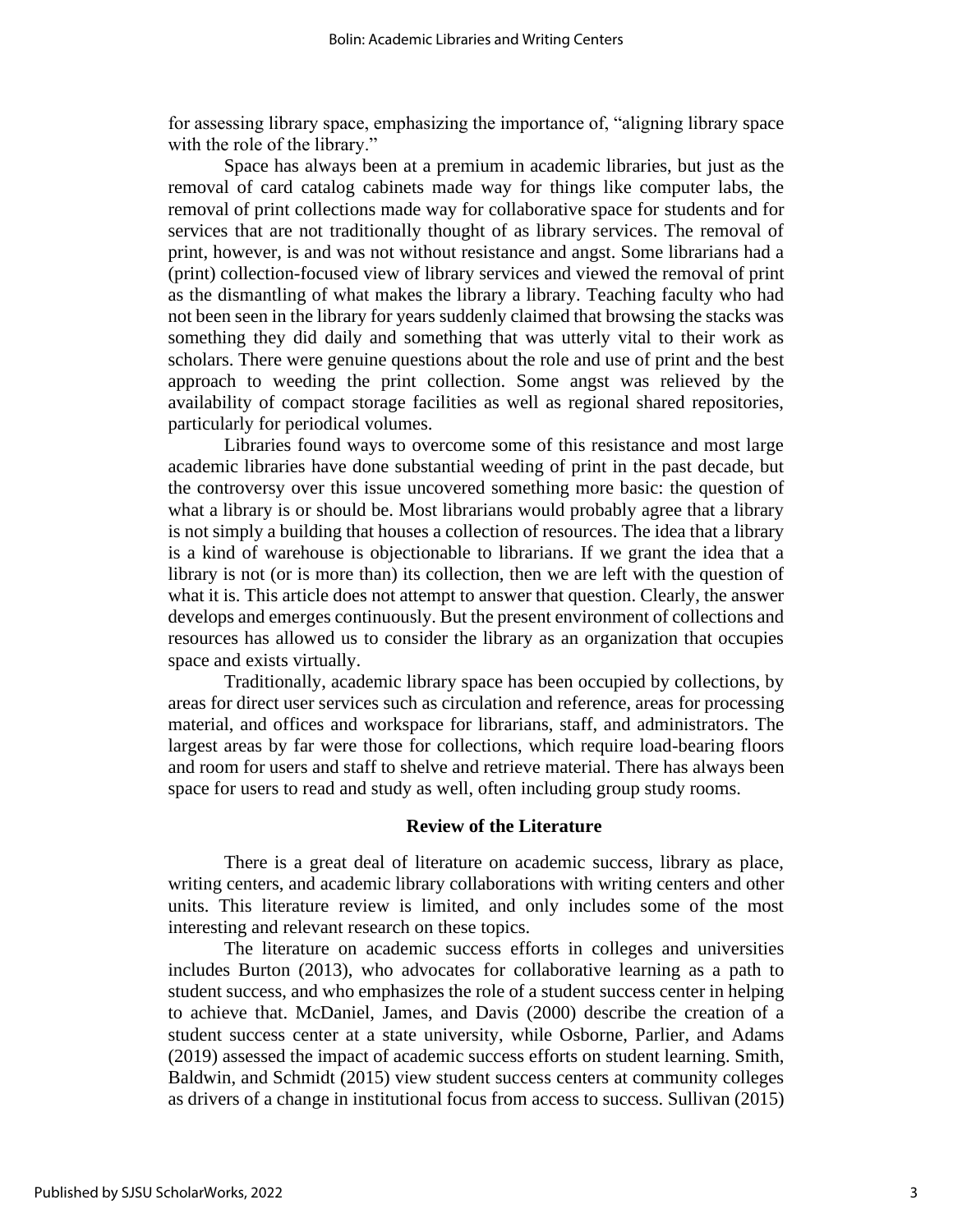examines the role of tutoring in academic success. Additionally, the library's role in academic success is further explored by authors such as Courtney (2009), who examines varieties of outreach and collaboration in academic libraries, including partnering with K-12 education and various activities that support academic success. The literature on the academic library's changing position within colleges and universities is described by Cox (2018), who finds many opportunities for collaboration with other campus units and supporting academic success.

The discussion of "library as place" includes consideration of general trends in libraries and higher education. An early study by Feret and Marcinek (1999) reports on forecasting activity to predict trends and needs for staffing, training, and resources for academic libraries in the 21st century. Nitecki (2011) explores the relationship of library spaces to the role and mission of the library and the shape of library services. Bailin (2011) recounts the views of students on the role of the academic library as part of a remodeling project, including the need for collaborative and study space. Collins (2014) gives examples of reimagined library spaces and the benefits to users, and students' use of the library as a learning space is recounted by Cunningham and Tabur (2012), who find that students do this even when they do not have to come to the library to use collections and resources. Delaney and Bates (2015) urge academic librarians to continue to examine their roles and relationships and to find new collaborations. Gardner and Eng (2005) report on the changing needs of Millennial students and how libraries can respond to them, with the issue of generational change continuing to be important for library programs and services.

Furthermore, trends and issues for the 21st century academic library are explored by many authors and organizations. Shoid and Kassim (2012), who examine learning organization disciplines and their effect on organizational learning in academic libraries, are generally relevant to the topic of organizational transformation, of which collaboration is a part. Likewise, work by Jantz (2017), which examines research library vision statements and their relationship with innovation, is pertinent to this discussion. Budd (2005) describes organizational, administrative, governance, staffing, and collections in academic libraries and the changes that are taking place in the 21st century, while Campbell (2006) ponders the transition from print to electronic collections and the implication for the role and mission of academic libraries. The move from collection-centered library organizations and facilities to a model where relationships, collaborations, and services are the focus is described by Latimer (2011). This transformation is also discussed by Michalak (2012), who examines the evolution of an academic library organization and culture to meet the needs of the current learning and technology environment. Specific advice on shifting the collection paradigm is provided by Spitzform and Sennyey (2007), who look at demand-driven acquisitions (now very common) as a solution to underused library resources. Gayton (2008) depicts the social and communal aspects of academic libraries, finding that social approaches (e.g., cafes) are a means of combating falling gate counts and declining collection use. Early research by MacWhinnie (2003) explores the emergence of the information commons as a focus for library facilities and services in a collaborative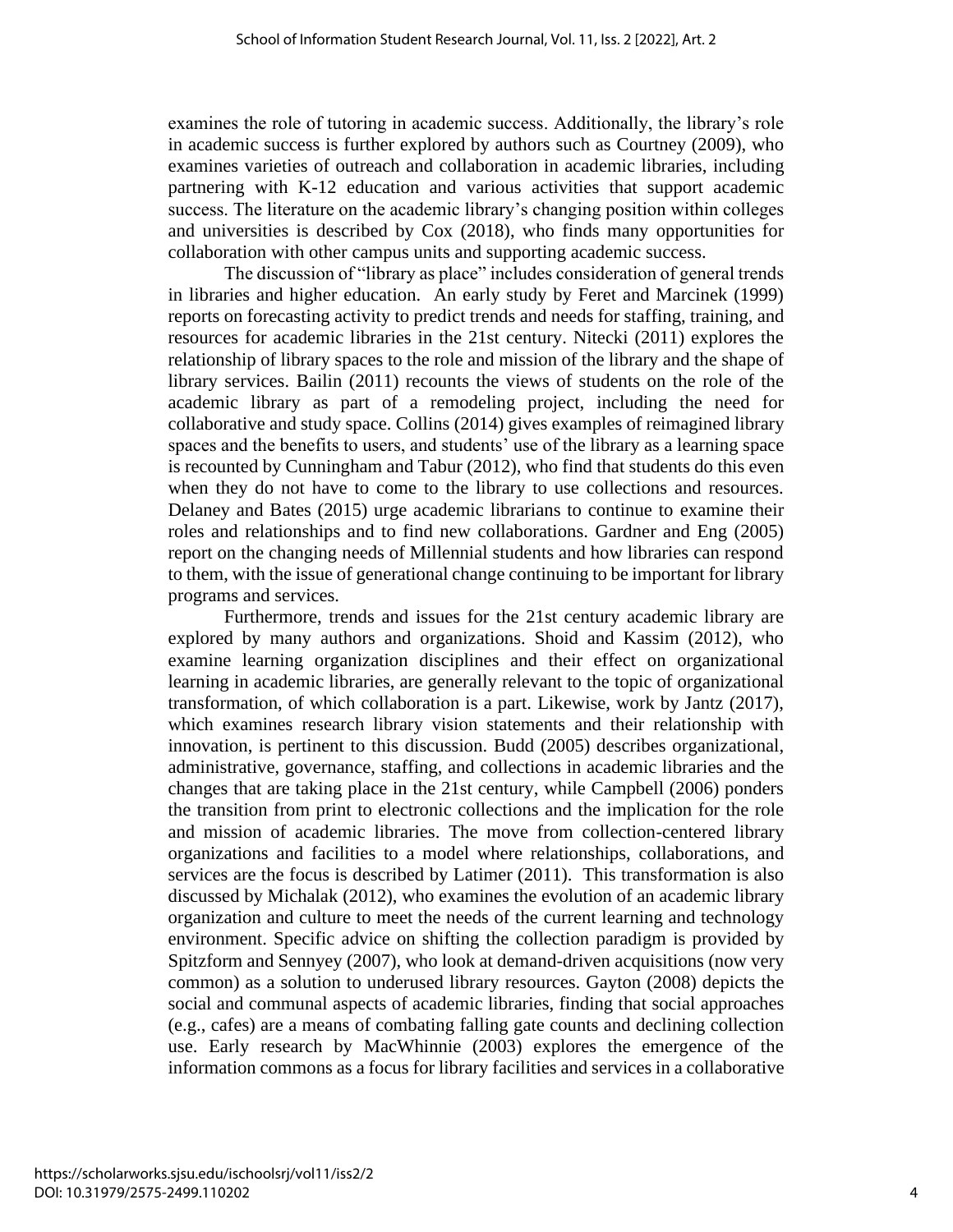learning environment. Silver (2007) describes the use of collaborative spaces in an academic library with 70 percent of space devoted to collaborative learning.

A number of authors have recounted experiences with library/writing center collaborations, including Brady, Singh-Corcoran, Dadisman, and Diamond (2009), who partnered with composition teachers to support writing and composition skills along with information literacy. Epstein and Draxler (2020) describe a library/writing center collaboration that paired students with writing tutors as a way of strengthening library support for academic success, while a collaboration in which librarians trained writing tutors in information literacy skills and instruction and worked together in shared office hours or reference desk staffing is described by Ferer (2012). A survey of 157 colleges and universities performed by Todorinova (2010) found that 94 percent of institutions had a writing center and 44 percent of those had a library location. Only 23 percent had collaborations beyond the shared location. Utter (2018) describes the integration of the writing center into the academic library, with both a physical location and collaboration between librarians and writing center staff. Zauha's (2014) exploration of the library/writing center collaboration as an aspect of information literacy instruction is an important aspect of this discussion. She describes a relationship that goes beyond the convenience of the library as a meeting place for students and tutors.

There is a great deal of research on student-centered learning. Brooks, Fuller, and Waters (2012) describe changes occurring to all campus spaces, including new models of teaching and learning and virtual spaces. The case for student-centered learning is made by Kaput (2018), who describes learning that is individualized and acknowledges different learning styles. Lightweis (2013) examines student-centered K-12 teaching as a pathway to academic success in college, while Wright (2011) looks generally at student-centered learning, including faculty-student relationships and ways of implementing this approach.

# **Results and Discussion**

The population for the study consisted of 71 public universities in the US, including the flagship "University of …" and the land grant university that was created by the Morrill Act of 1862, if different. For example, in the state of Washington, the University of Washington is the flagship state university and Washington State University is the 1862 land grant, whereas the University of Illinois is both flagship and land grant. All are public institutions except for Cornell University, which is the only private land grant. California State University, Northridge was added to represent the very large California State University system. University websites were used to gather data on whether the university has a writing center and whether the writing center has a library location.

All 71 universities have a writing center, housed administratively in several places. In 20 institutions, the writing center is part of the academic success operation, in 19 it is found in a college such as arts and sciences, in another 19 in the English or rhetoric department, and with the remainder (13) found in areas such as the provost (academic affairs), teaching and learning, or undergraduate studies. There is no correlation in this data between the administrative home and the relationship with the library. Just under half (35) of the institutions have a writing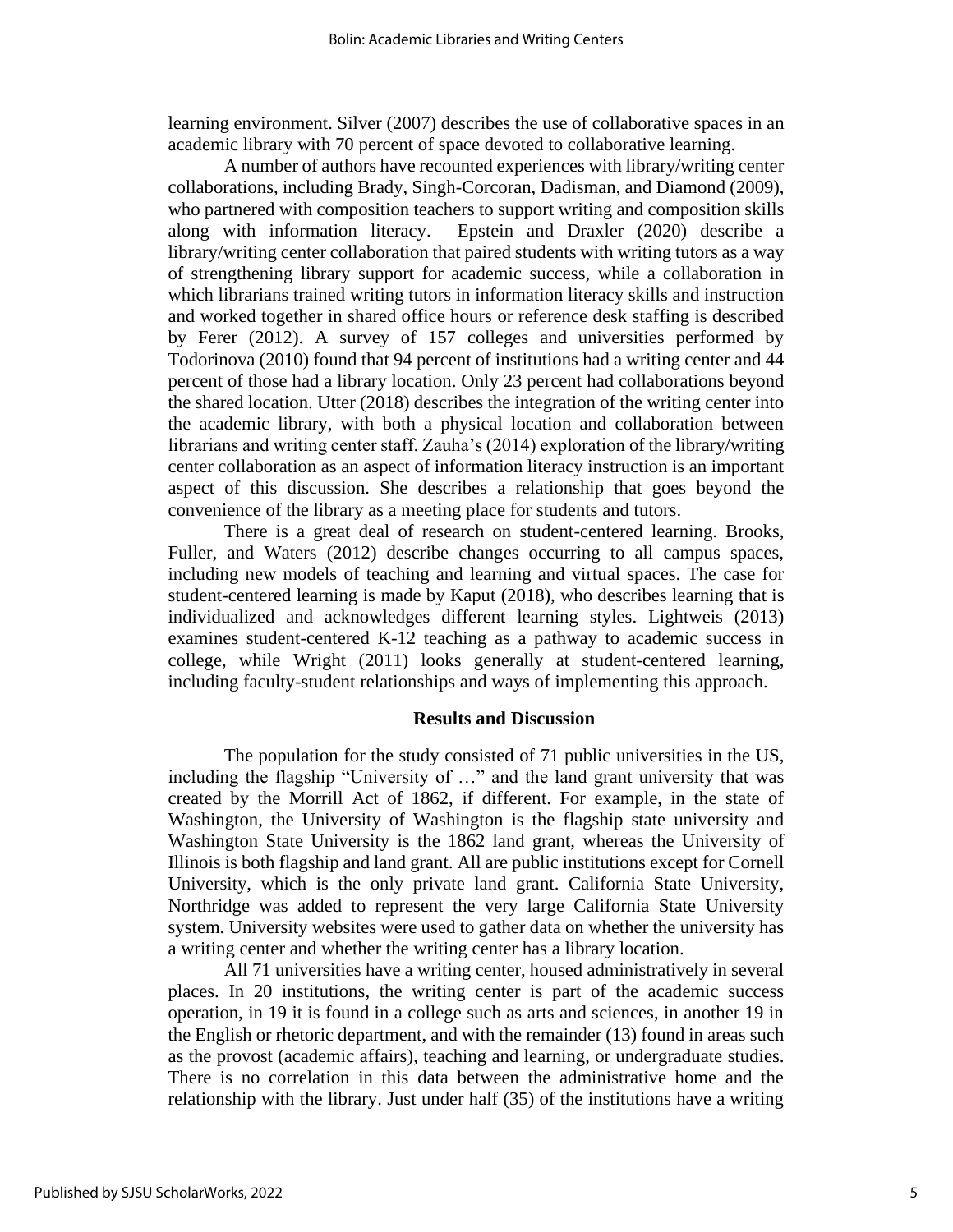center location in the library. Sixteen institutions have a writing center whose only location is the library. Since none of the 35 writing centers located in the library are administered by the library, they are staffed by students or staff from academic success, the English department, the college of arts and sciences, an interdisciplinary writing and communication program, and so on. Many campus writing centers have been in existence for decades but may have been physically and administratively relocated as part of teaching enhancement, student success, and campus-wide written and oral communication programs.

All institutions offer virtual appointments, and because of the Covid-19 pandemic, some institutions currently offer only virtual appointments. That situation is not a part of this discussion.

## **Conclusion**

This data shows that the trend of campus writing centers being located in academic libraries has become well-established and widespread, with some evidence of further collaboration on efforts such as information literacy. The brief investigation reported on here provides evidence that librarian's well-established collaboration with composition instructors for information literacy instruction has meant that writing center location and collaboration is a natural next step. The success of this collaboration also supports further organizational transformations for academic libraries. Libraries who have been willing to reduce the footprint of print collections were rewarded with the ability to use that space for new services and partnerships that are as much a part of the mission of libraries as collections.

Libraries were ready for the student-centered model of instruction. The library reference desk has always offered individualized instruction and reference desk staff are prepared for any question that appears. Services such as Ask Us and embedded librarians have gone further to focus on the individual needs of students and faculty, along with services such as appointments with a librarian for research assistance. Librarians can continue to be pioneers and leaders in student success and student-centered institutions if we continue to shift our focus from collections to a library that is focused on teaching and learning.

Further study on this topic could include other populations, such as liberal arts or community colleges. The degree of integration of writing and information literacy instruction, tutoring, and curricula is also worth deeper exploration and could be a natural next step for this research area. Zauha (2014) asks whether the library's relationship with the writing center is one of "[p]eaceful coexistence, détente, or active collaboration?" and states further that, if libraries ignore "the real opportunities for collaboration with writing centers, and by extension with other tutoring services on campus, we are missing a great way to breach the traditional boundaries of both the library and these services." Rethinking those "traditional boundaries" should be part of the ongoing transformation of both academic libraries and the institutions they are part of.

# **References**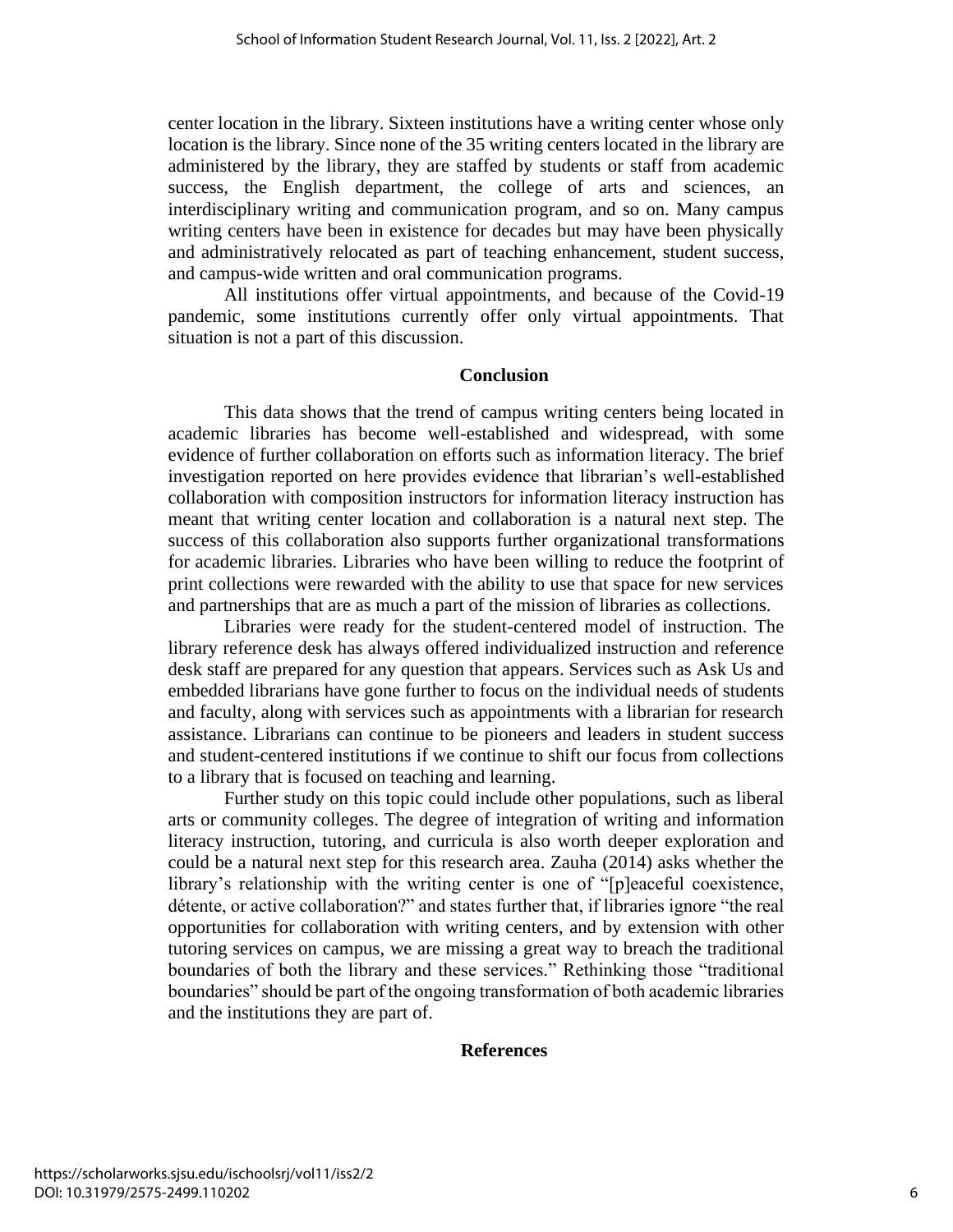- Bailin, K. (2011). Changes in academic library space: A case study at the university of new south wales. *Australian Academic & Research Libraries, 42*(4), 342- 359.
- Brady, L., Singh-Corcoran, N., Dadisman, J., and Diamond, K. (2009). A collaborative approach to information literacy: First-year composition, writing center, and library partnerships at West Virginia University.
- Brooks, R., Fuller, A., & Waters, J. (2012). Changing spaces of education: An introduction. *Changing spaces of education* (pp. 15-32) Routledge.
- Budd, J. (2005). *The changing academic library: Operations, cultures, environments* ACRL.
- Burton, S. D. (2013). Promoting student success through collaboration: Implementation of a student success center.
- Campbell, J. D. (2006). Changing a cultural icon: The academic library as a virtual destination. *EDUCAUSE Review, 41*(1), 16-18.
- Collins, L. M. (2014). Changing spaces. *AALL Spectrum, 19*(1), 32.
- Courtney, N. (2009). Breaking out of our shell: Expanding the definition of outreach in academic libraries.
- Cox, J. (2018). Positioning the academic library within the institution: A literature review. *New Review of Academic Librarianship, 24*(3-4), 217-241.
- Cunningham, H. V., & Tabur, S. (2012). Learning space attributes: Reflections on academic library design and its use. *Journal of Learning Spaces, 1*(2), n2.
- Delaney, G., & Bates, J. (2015). Envisioning the academic library: A reflection on roles, relevancy and relationships. *New Review of Academic Librarianship, 21*(1), 30-51.
- Epstein, M., & Draxler, B. (2020). Collaborative Assessment of an Academic Library and Writing Center Partnership: Embedded Writing and Research Tutors for First-Year Students. College & Research Libraries, 81(3), 509.
- Ferer, E. (2012). Working together: library and writing center collaboration. Reference Services Review.
- Feret, B., & Marcinek, M. (1999). The future of the academic library and the academic librarian: A delphi study. *Librarian Career Development*.
- Gardner, S., & Eng, S. (2005). What students want: Generation Y and the changing function of the academic library. *Portal: Libraries and the Academy, 5*(3), 405-420.
- Gayton, J. T. (2008). Academic libraries:"Social" or "communal?" the nature and future of academic libraries. *The Journal of Academic Librarianship, 34*(1), 60-66.
- Jantz, R. C. (2017). Vision, innovation, and leadership in research libraries. *Library & Information Science Research, 39*(3), 234-241.
- Kaput, K. (2018). Evidence for student-centered learning. *Education Evolving,*
- Latimer, K. (2011). Collections to connections: Changing spaces and new challenges in academic library buildings. *Library Trends, 60*(1), 112-133.
- Lightweis, S. K. (2013). College success: A fresh look at differentiated instruction and other student-centered strategies. *College Quarterly, 16*(3), n3.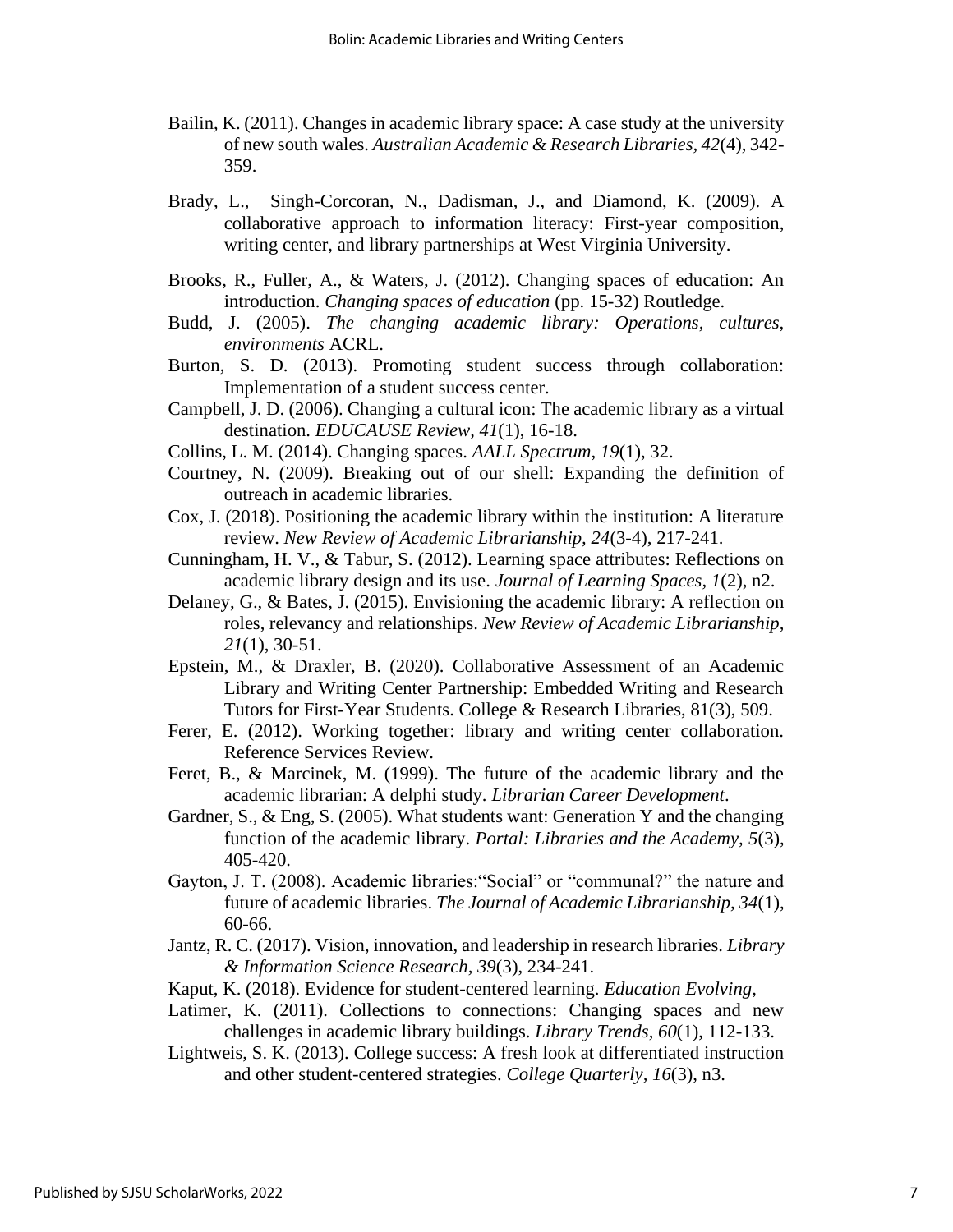- MacWhinnie, L. A. (2003). The information commons: The academic library of the future. *Portal: Libraries and the Academy, 3*(2), 241-257.
- McDaniel, N., James, J. B., & Davis, G. (2000). The student success center at Auburn University. *About Campus, 5*(1), 25-28.
- Michalak, S. C. (2012). This changes everything: Transforming the academic library. *Journal of Library Administration, 52*(5), 411-423.
- Nitecki, D. A. (2011). Space assessment as a venue for defining the academic library. *The Library Quarterly, 81*(1), 27-59.
- Osborne, J. D., Parlier, R., & Adams, T. (2019). Assessing impact of academic interventions through student perceptions of academic success. *Learning Assistance Review, 24*(1), 9-26.
- Shoid, M. S. M., & Kassim, N. A. (2012). Systems thinking and shared vision and mission as determinants of organisational learning capabilities (OLC) in academic library. *Journal of E-Learning & Higher Education, 1*(1), 1-11.
- Silver, H. (2007). *Use of collaborative spaces in an academic library* Simmons College.
- Smith, C. A., Baldwin, C., & Schmidt, G. (2015). Student success centers: Leading the charge for change at community colleges. *Change: The Magazine of Higher Learning, 47*(2), 30-39.
- Spitzform, P., & Sennyey, P. (2007). A vision for the future of academic library collections. *International Journal of the Book, 4*(4).
- Sullivan, T. A. (2015). The role of tutoring at a campus student success center and student perceptions of academic success . Masters thesis, Valdosta State University.
- Todorinova, L. (2010). Writing center and library collaboration: A telephone survey of academic libraries.
- Utter, M. (2018, February). The Library+ The Academic Writing Center= A True Story How to Integrate The Academic Writing Center in the Library. In 2018 5th International Symposium on Emerging Trends and Technologies in Libraries and Information Services (ETTLIS) (pp. 96-99). IEEE.
- Wright, G. B. (2011). Student-centered learning in higher education. *International Journal of Teaching and Learning in Higher Education, 23*(1), 92-97.
- Zauha, Janelle. "Peering into the Writing Center: Information Literacy as a Collaborative Conversation." Communications in information literacy 8.1 (2014): 1-6.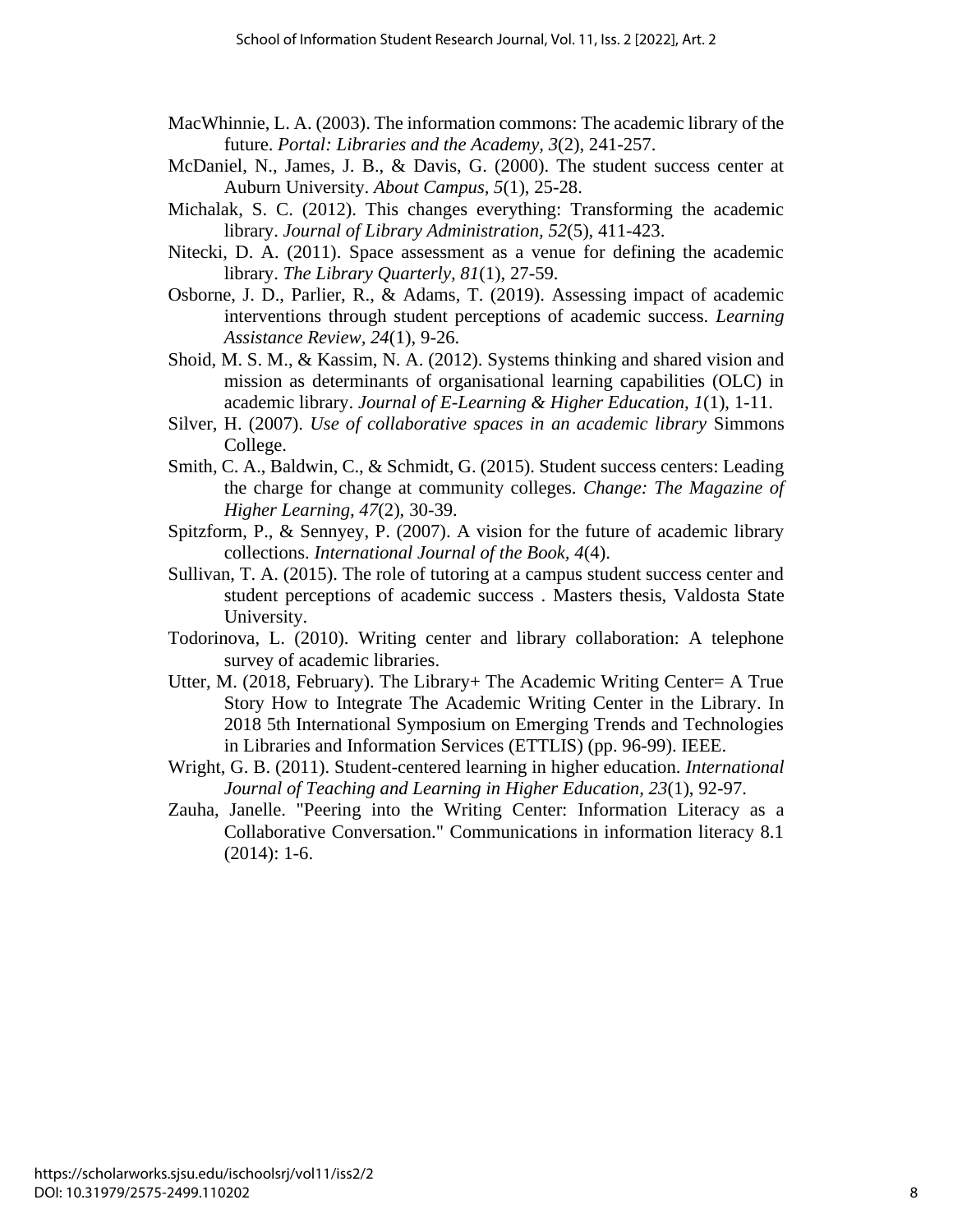#### **Appendix**

### *List of universities*

Arizona State University Auburn University California State University Northridge Clemson University Colorado State University Indiana University Iowa State University Kansas State University Louisiana State University Massachusetts Institute of Technology Michigan State University Mississippi State University Montana State University New Mexico State University North Carolina State University North Dakota State University Ohio State University Oklahoma State University Oregon State University Pennsylvania State University Purdue University Rutgers University South Dakota State University State University of New York Buffalo Texas A&M University University of Alabama University of Alaska University of Arizona University of Arkansas University of California Berkeley University of Colorado University of Connecticut University of Delaware University of Florida University of Georgia University of Hawaii University of Idaho University of Illinois University of Iowa University of Kansas University of Kentucky